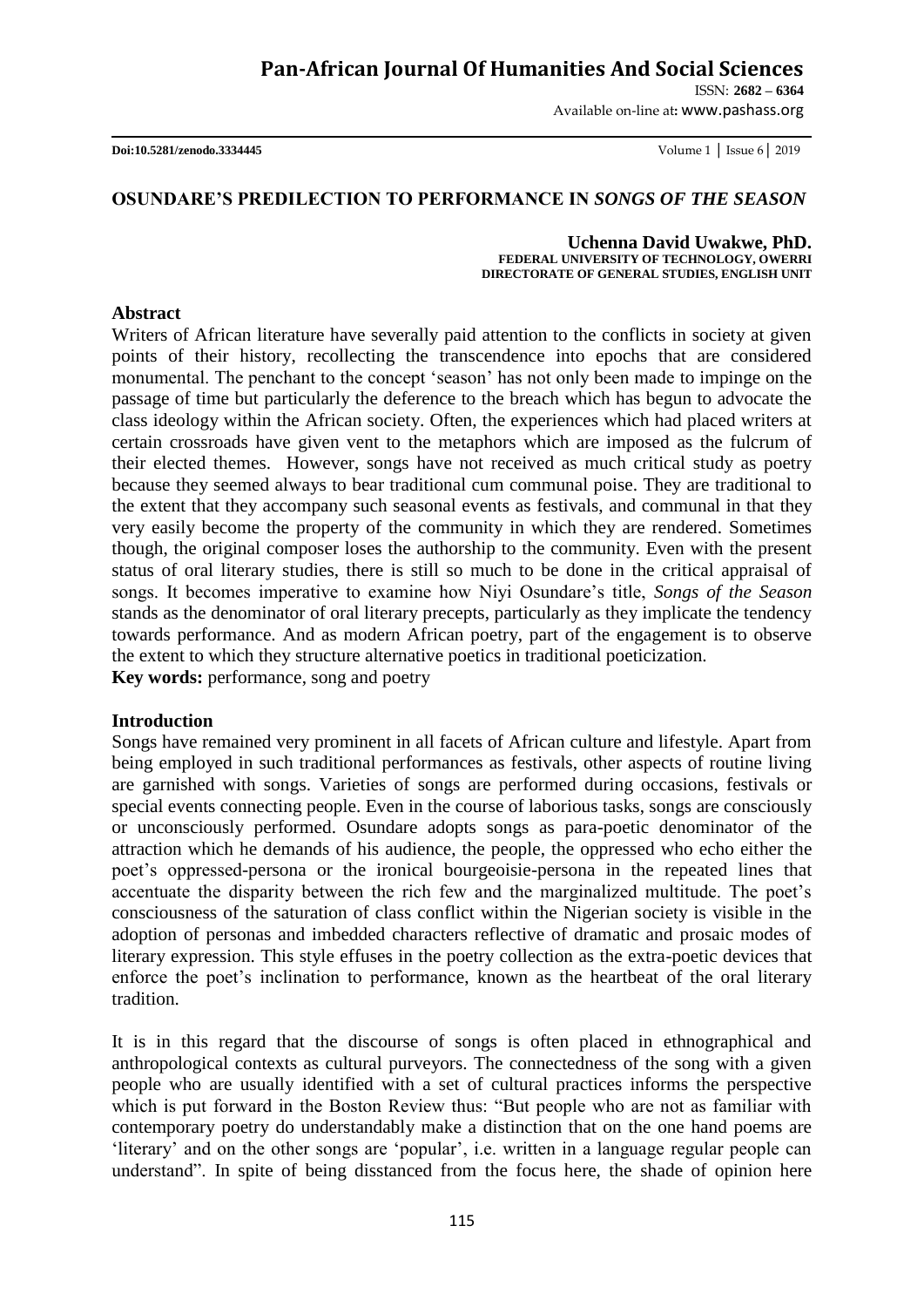# **Pan-African Journal Of Humanities And Social Sciences**  ISSN: **2682 – 6364**

Available on-line at**:** www.pashass.org

implicates the need to clearly distinguish among songs, music and poetry in the understanding that there may be colluding parallels particularly between what is regarded as 'literary' and 'popular'.

It is more logical to associate songs with the oral literary tradition, and poetry with the modern. In this perception, songs are as literary as poems afterall, perhaps each with more inclination to different elements of figurative merit. A poem is seen to have a fixed form, written and identified with the poet and sometimes within the specificity of the poet's style. But, songs belong to a given community where they are transmitted in the context of performance. These contexts may include but not restricted to such occasions as moonlight games, folktales, birth, child-naming, marriage ceremonies, chieftaincy installations and funerals. Therefore, songs mostly lack tangible existence until they receive life through performance, indeed among a people whose performance bind them to secular or spiritual rituals. It becomes imperative to analyze songs in their ritualized contexts in order to also locate their subject matter within each occasion of performance.

While songs may be accompanied by such traditional instruments as gongs and flutes (and others with native forms and names), the contemporaneous association of music comes with guitar, organ/piano and modern drums. Another fact of distinction is that music is often produced in the modulated atmosphere of studios while songs can be realized by performers who would rather attract the inclusion of the audience in the performance. It is in this regard that Niyi Osundare"s song-poetry seems to invite the comunality of the audience as coperformers. As poetry they are written and do not have accompanying instruments. But as song, they relate events that are common to ordinary people"s experience

Anyokwu, in attempting to extricate African poetry from Western models discusses what he regards as the measure of Osundare's poetic revolution, citing lines from the other collection. *Songs of the Marketplace* which gives an easy parallel to the patterning in *Songs of the season*:

> the hawker's ditty the eloquence of the gong the lyric of the marketplace

The lexical choices, 'hawkers' and 'marketplace', are symbolic of the status among who are co-performers in the "eloquence of the gong". Anyokwu"s verdict is that, "This Osundaresque *disembourgoisement* or/and demystification of the language of poetry is an oblique broadside against the poetic practice of the Soyinka-Clark-Okigbo"(3).

Nesther Alu stirs the parameters compelled by the troika, Chinweizu, Jemie and Madubuike in *The Decolonization of African Literature* on what she regards as the "ardent demands and open agitations for authentic African imagery, laments, invocations and the re-rooting of modern poetry in oral traditions"(65). Alu places Osundare"s poetry in the ranking of the second generation of poet's who have emerged on the African poetic arena among whom also is Tanure Ojaide. Thus, Alu cites Ojaide"s poem, "Naked Words", here:

> This is a family ceremony to which the world has come, If outsiders understand us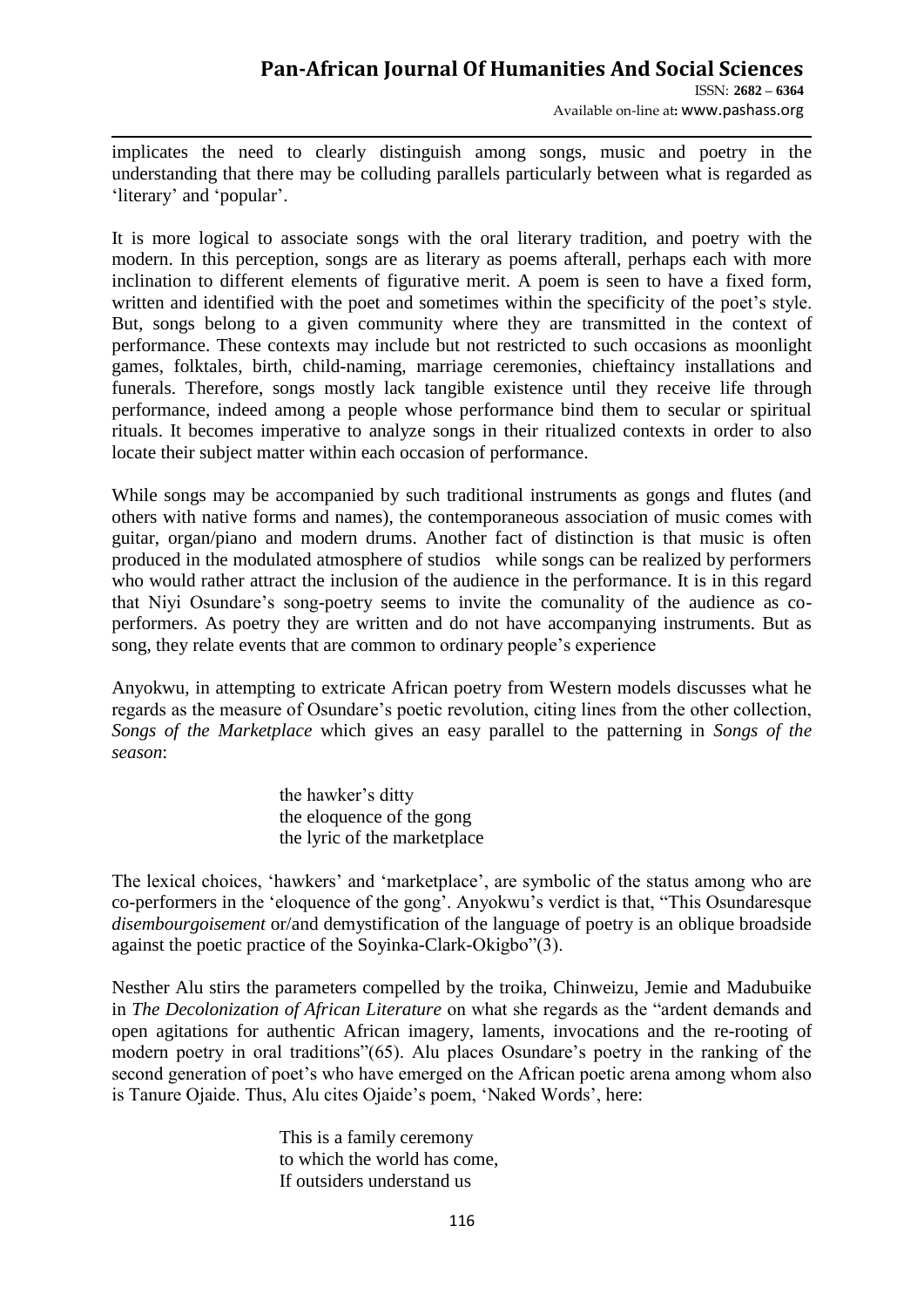ISSN: **2682 – 6364** Available on-line at**:** www.pashass.org

let them imbibe our wisdom and secrets but we will not change our songs

Perhaps, Ojaide"s response here calls attention to certain suppositions on the dividing line amongst poetry, song and music, one of which is that a song recollects the feeling of a group as seen in the plural determiner "our". Nonetheless, the parallelism between the song and music is comparable to that between a parable and a story. In other words, certain adaptations are required for a song to be measured as music, yet whatever makes up the adjustment may become extraneous to the song texture. Consequently, as much as songs bear certain measures of musicality, Osundare"s presentations as "songs" would be out of place as "Music(s) of the Seasons". In the same vein, the presence of profuse poetic effects in music does not give warrant to their consideration as poems.

Cuddon Observes that many of the poets of the Elizabethan and Jacobian periods wrote fine songs as well as poems that might be set to music"(667). Indeed, music aligns within the consideration of songs which have been garnished with the appurtenances of modern musicology, tunes from keyboards/piano, guitar and their likes, but songs will rather go with such accompaniments as flutes, gongs, drums and other seemingly more traditional instruments that yield echoic tunes and may after all not appeal to non-initiates. The implication therefore is that songs call attention to the initiates as performers, and in so doing, also initiate more people into the embedded values. However, at the functional level, the obvious connection that is known of poems, music and songs relates to their adoption in creating certain mood in their occasions of performance. It is this mood that is generated in the translation from an individualized ownership of the art to its eventual place as communal possession.

Azuonye expounds the possible meanings of the seeming "nonsense" refrains in Igbo folksongs. In doing this, he reviews the responses from the audience by classifying the refrains into eight categories. Azuonye rejects the assertion that the refrains are mere nonsensical sounds and emphasizes that "each sound has a definite connotation, symbolic value or specific meaning" (72). The sense in the refrains which Osundare articulates for each song relate to the responses which the poet expects to elicit from his audience, the coperformers. In song of the tax-gatherer, the song that recurs within the poem is captured here:

> When rulers are fat and broke It is the shame of the people

The message usually pertains to the ruling/ruled class, oppressor/oppressed, and indeed the confident comfortable rank, placed against the hopelessly downtrodden folks. In discussing the disposition to orality, Ezenwa-Ohaeto"s elicits echoes from *Village Voices*, *Eye of the Earth, Moonsongs*, *Songs of the Marketplace*, and indeed *Songs of the Seasons* in asserting that Osundare"s Yoruba nativity and the patterns of their oral tradition are decipherable in these collections which are pinpointed. Among many other comments which reveal a prime place appraisal of Osundare"s craft, Ezenwa-Ohaeto insists that,

> Osundare uses dramatic language… to capture humanity"s weakness and predilection for sycophancy … The voices which raise the songs are numerous. They include the street fighters, caricatured members of the ruling class, farmers, politicians and market-women(157).

Ngumoha appreciates how the string from Osundare"s nativity and experiences foreground his poetry, especially in his inclination to orality in *The Eye of the Earth*: "the poet serves to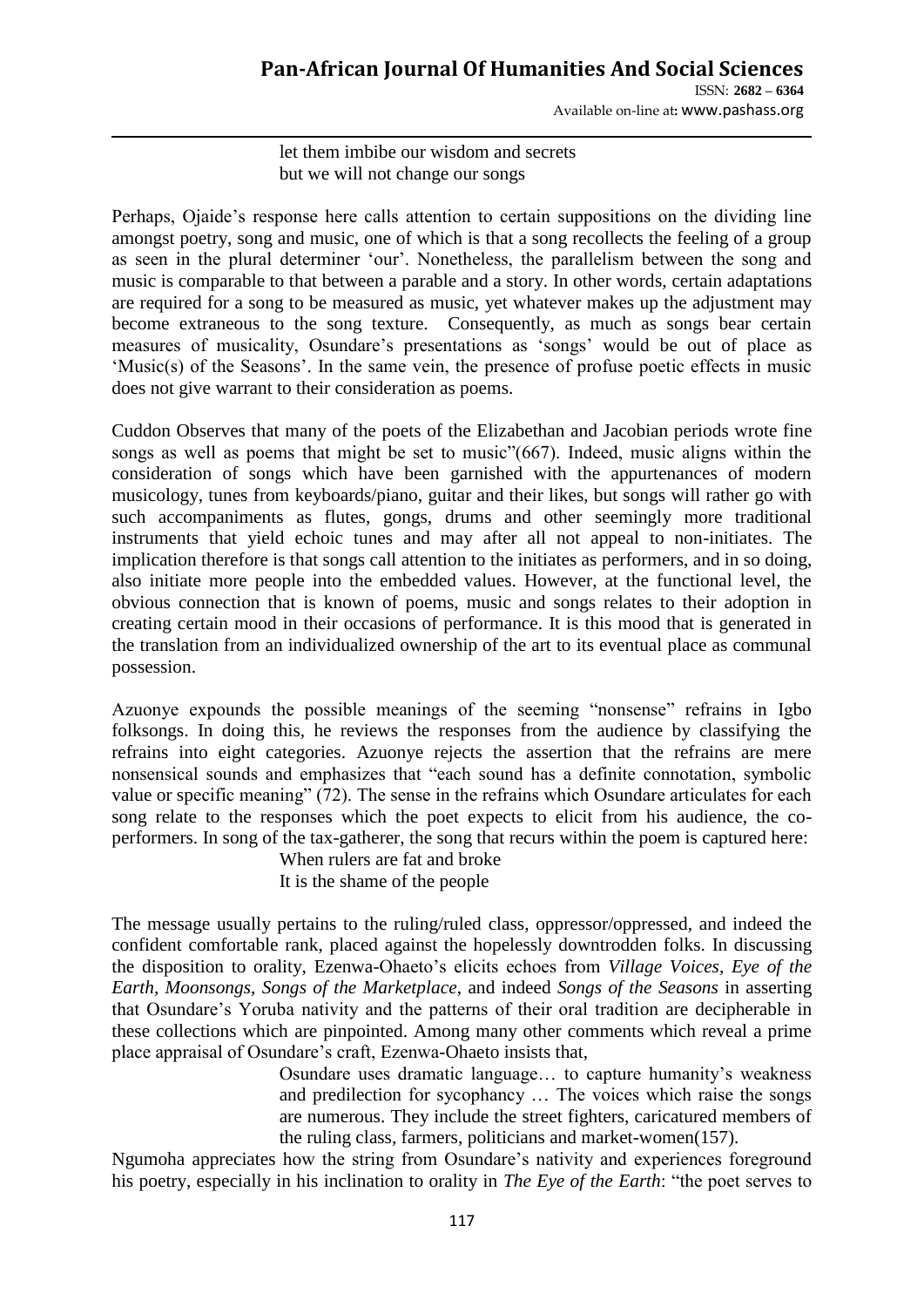Available on-line at**:** www.pashass.org

link his poem to the folk belief of the people of Ikere-Ekiti, it is an evocation of the primordial experiences of their ancestors"(128). Invariably, Osundare"s inquest into the myths of his native land prepares the ground for the plunge into the seasons which trail what Ngumoha regards as "primordial epoch".

In *Songs of the Seasons* specifically, it is the inclination to the performance driving the songs which seems to precipitate the contrived taxonomy into songs, dialogue, tributes, parables and the trail which he regards as "sundry strivings". Osundare foreshadows the entire collection with the caption, "a song of my land", measurably suggesting the extent to which conflicts in the poet's consideration pertain to the intrigues within his own nationality, Nigeria. While the songs adopt the Yoruba figurative patterns, there narrative contour spread across conflicts in the Nigerian nation. Hitherto, it affirms the deprecation wrought upon the tradition by western values, a corollary to the aggregate dehumanized tendencies in the poet"s society. While the major conflict in each song visibly projects their narrative function, Osundare amplifies his poetic and dramatic instincts in the choice of presenting his poems in variant expressive modes, with "songs" as the pervading (alter)native poetic device.

The text for analysis is *Songs of the Season* initially published in 1990 and revised in 2012. This text happens to be one of Osundare's scintillating collections, especially the ones with a leaning on the "song" tradition, the others being *Songs of the Marketplace (*1983) and *Moonsongs* (1988).

### **Central Narrative Elements**

Osundare"s inclination to the narrative in the songs recollects the dual narrative roles which the song performs, especially in the Igbo oral tradition. The first is the *akuko-na-egwu*, (a song that performs a narrative function) and *egwu-nime-akuko (ifo)*, (a song accompanying a folktale). Similarly, tale-telling sessions interspersed with musical ingredients provide a great measure of magnetic pull. Since participation is an inalienable aspect of most African folktales, the makeup of the audience provides the scale by which the performer's skill is gauged. For tales that are accompanied by songs, there are great prospects for performers to enjoy the patronage of participation. The songs are poetic and also echoic. The two levels of the performer"s skill that prominently come under scrutiny here include the tune and the theme. The performer attempts to influence the participation of the audience through these targets, drawing members of the audience, co-performer's also of the songs who are usually inclined to one of either the tune or the lyric, or indeed both.

Beyond the functions of songs as tale-accompaniments, there are tale-songs, ballads which tell such traditional stories as myths and legends. In each of these contexts, it is with the artist"s design in embodying the conflict that the audience is drawn into the passion of each song. Sekoni adopts the myth of the jealous co-wife in observing that "conflict is the major source of tension in oral narrative performance just as it is in most other forms of fiction" (143). Sekoni"s assessment of the performer"s objective is that it activates what he regards as "emotive satisfaction", within and among his audience. The derivation of the mythical essence, within the context of the given conflict generates some form of commonness of purpose within each setting performance.

Okoh is emphatic about the place of Enuani narratives in condemning the highhandedness and despotic inclination of kings. While these often adopt animal characters, they are only parabolic of the known patterns of dictatorship in the human society.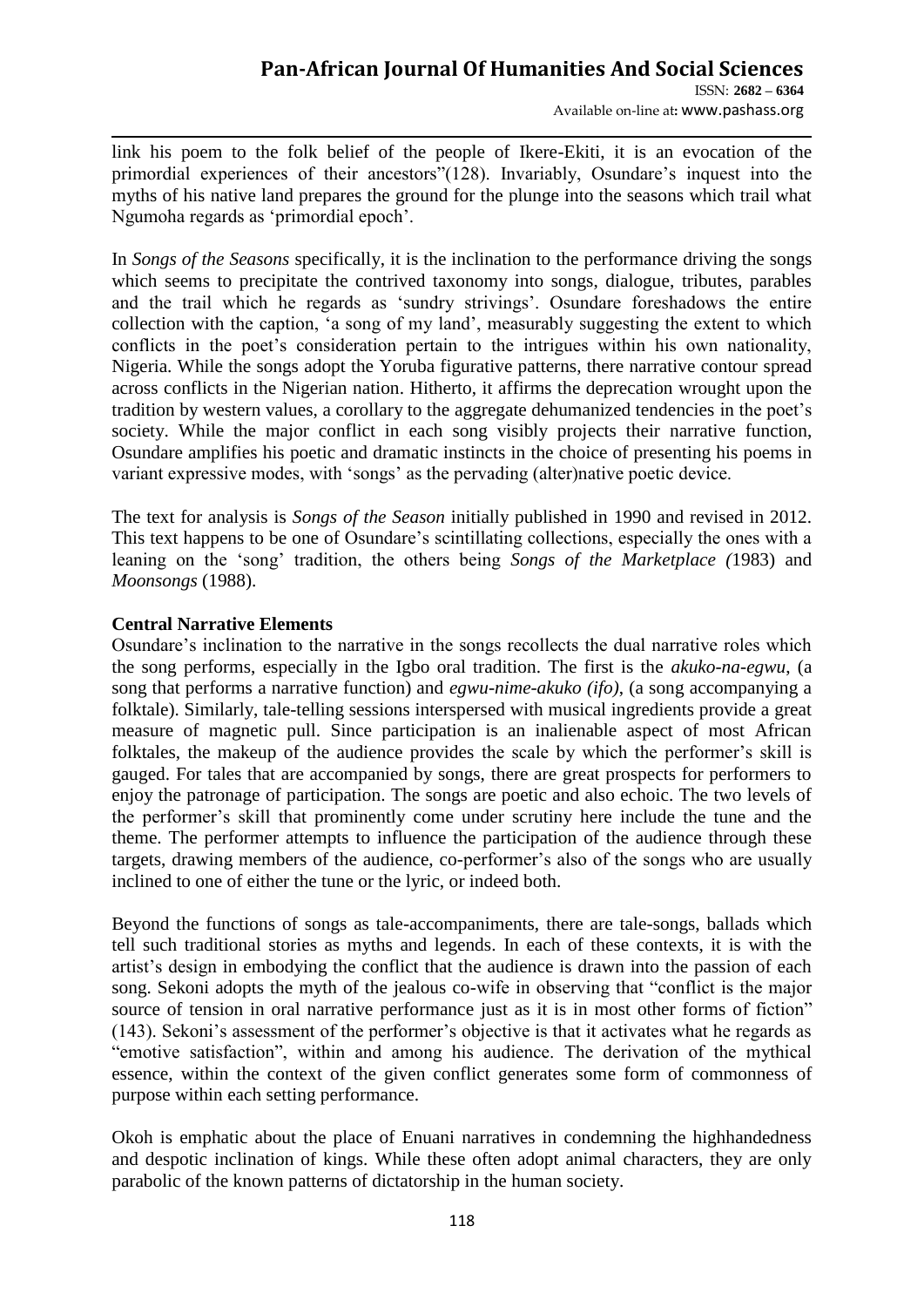ISSN: **2682 – 6364** Available on-line at**:** www.pashass.org

By means of such tales, members of the society reaffirm that in the Igbo political set up, the people have a say in how they are governed. Especially for rulers and kings who are wont to tread the dictatorial highway, there is therefore the warning that people"s rights are not to be trampled on, a conclusion which Enuani performers emphasize….serving as the community"s collective voice declaring that bad government - intimidation, highhandedness, repressiveness, or the oppression of the underprivileged - cannot be condoned(29-30).

In the paradoxical connotations which Osundare"s titles bear, the forms of oppression which Okoh calls attention to are foreshadowed. These are replete in the section on 'parables' where Osundare's narrative density manifests in the titles: 'borrowing what they stole', 'slaves who adore their chains', 'they will sleep standing upright' and 'the horse which rode the rider'. Most probably, it is in this perception that Osundare connects with the animal figures in the Yoruba fauna, satirizing the catalysts of these conflicts. Some of the songs/poems tend towards sarcasm, espousing the deep-seated oppressive tendencies of the rich/ ruling class.

The hyena is adopted in representing despotic rulers in the poem "crying hyena":

Once upon a time When ears were far from the head Once upon this amazing time A tribe of hyenas broke loose On his terrified kingdom Tearing fathers up at noon And eating up their children (95)

The hyena image easily points to the Yoruba depiction of the oppressive class and in the following lines there is a clue to the growing number of malignant elements which this image represents. The rulers condone the hyenas and the hunters only to prosecute the wishes of these rulers. The voice of the king says:

> Hyenas! Hyenas! Why must you people Always find something to fret about? I have never seen a hyena in this land And my royal hunters have never caught Sight of any such offending cat…(96)

In "song of the sudden storm" (97-98), the same hyena image effuses but with the addition of the lion in same avaricious quest which indicts the power and class incontinences. There are other animal images, positive in their traditional estimation - the gazelle, associated with "triumphant freedom; the antelope of "speedy hopes"; and the unrestrained questions of the talkative parrot; which instigate the assumption of a desirable change. In spite of these assumptions, the misdemeanors associated with the hyena are seen to return in these lines from "song of the sudden storm":

BUT

We saw the hyena with paws still dripping The blood of our recent hopes, We also saw the lion who gobbled us for lunch And lined up our children For his evening banquet (97-98)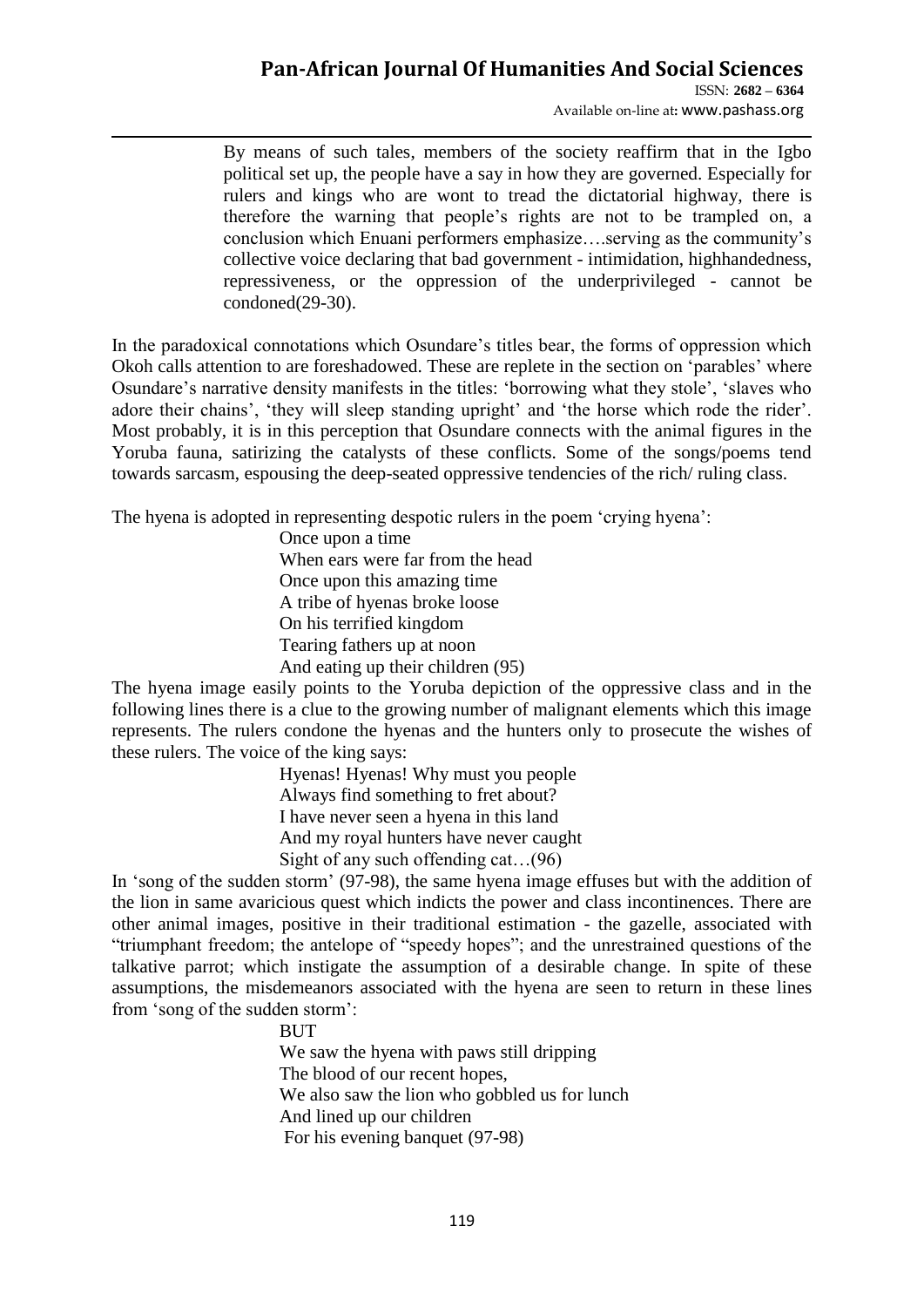ISSN: **2682 – 6364**

Available on-line at**:** www.pashass.org

In 'different dreams', the leopard is introduced to the pack of ferocious beasts, yet the sheep's foolishness is berated;

> "Let us go and eat" says the leopard To the straving sheep Unthinking, the wooly head Follows the cunning claw; Too late the eaten finds his folly So fast the eater finds his food Tell me, people of our land, Where can they ever meet: The cravings of the prowling hunter And the wishes of the prancing deer. (99)

In the last stanza of the poem "borrowing what they stole", Osundare employs two nocturnal birds, known to draw attention to danger/horror, as additional animal images – the owl and the bat:

> The owl hoots out a tune From the top of a knowing tree: "The world is up side down like the bat of night, How can a people now borrow What they used to own? (101).

In several lines of the poem/song 'not my business', the 'once upon a time' ritual translates with the same intensity to certain periods of the day 'one morning', 'one night' and 'one evening". The first line which reads, "They picked Akanni up one morning", introduces the spate of unlawful mis-enforcements of the law by supposed agents of the law. These actions which are seen to apply to Nigeria, come with seemingly nationwide identities, Akanni, Danladi and Chinwe. But, in this poem, the attitude of the bourgeoisie is betrayed in this refrain which the inclusive persona renders here:

> What business of mine is it So long they don"t take the yam From my savouring mouth (102).

The persona"s indifference at the plight of the oppressed calls attention again to the attitude of the King in the "crying hyena", where the king had refuted the allegation that there were indeed hyenas, until his only son disappeared "Into the spotted beast's capacious stomach" (96).

As part of the patterning of the collection, Osundare ensures that his thematic focus is captured in a manner that does not sound very cloggy to his audience, the co-performers of the ritualized songs. In so doing, the poems/songs which bear more compact figures – the proverbial titles are made to highlight each message. One of such instances is visible in the arrangement of the poems/songs. The message in "not my business" is closely followed by the title, "slaves who adore there chains", with the likelihood that even those who parade themselves as co-oppressors of the poor are seen to walk foolishly within the predators" camp, in almost the same unwary attitude of the sheep image in "different dreams". There is a visible application of poetic justice which is known to be prevalent in the African tale-telling tradition.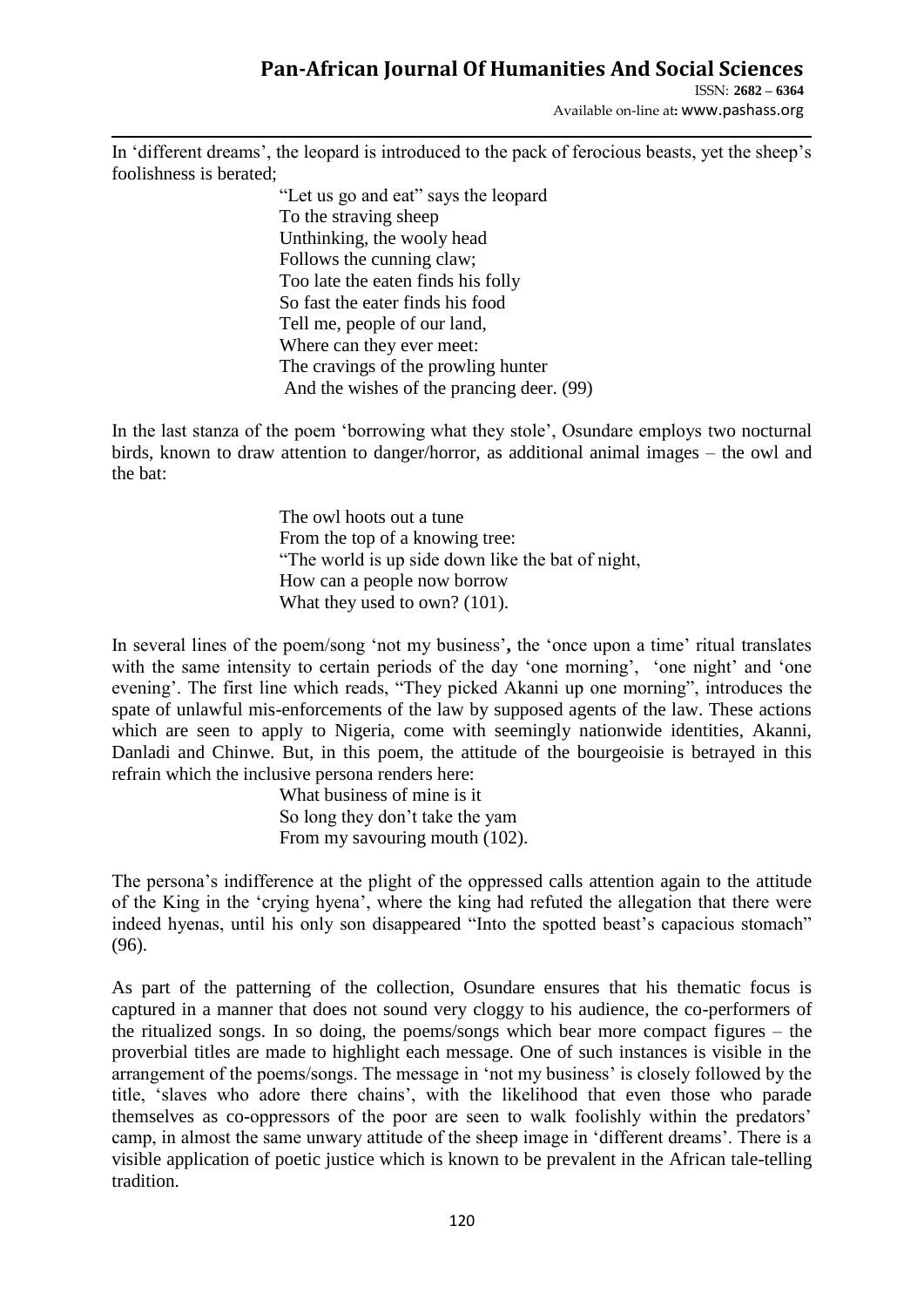In another context, Azuonye fittingly locates functionality, authenticity, clarity and creative variation as the four intrinsic principles which a song should embody (Kaalu:48-49). What Azuonye does with the Ohafia singer of tales is, to a certain measure, comparable to what Osundare has done with the poems/songs in *Songs of the Season*. While these four elements are seen to be present in the craft here, the justification of authenticity in Osundare"s collection comes in the creative variation which manifests profusely in the narrative technique adopted in the poems. The posture of the persona is seen to switch from the omniscient third person to the first person narrator, yet in each instance, there is an infallible performative consistency in the persona"s association with the narrative characters. In this regard one might need to learn how this pertains to Austin"s speech act theory, which enshrines that every occasion for speech making involves performing an action which draws the speaker and the audience into a purposive context.

In 'not my business' for instance, the distanced third person 'they' in "They picked Akanni up one morning" and that in "They came one night" assume a further unrecognizable distance in the passivization which follows in the lines: "Only to find her job was gone" and "A knock on the door froze my hungry hand". The levels of detachment in "her job was gone" might have been milder if 'gone' were substituted for 'taken', where the passivized performer would have remained with the boss/manager rather than the job which was said to have "gone". In the same vein, the subject of the "knock on the door" which "froze" the persona's "hungry hand" is also passivized.

Much of the parabolic texture in the poem/songs which Osundare classifies as 'parables', comes from the characters in fables, animals which symbolize the power and class configurations in real life situations. To Abrams and Harper a parable is usually intended as "a tacit analogy, or parallel, with a general thesis or lesson that the narrator is trying to bring home..." (9). The understanding of the complementarities of traditional paradigms in the 'parable' and the 'fable' reveals the multifaceted potency of the poet's craft.

Many other songs are replete with the narrative elements. In "song of the kangaroo", the opening line gives this indication – "In our country's court there is a kangaroo"(20), in "retrenched" it opens thus: "once I had a job in hand". In these formulaic narrative openers that switch from the past to the present, they are rather made to recollect the cyclic move of the seasons, with the kind of malady which J.P. Clark"s poem, "Abiku" captures in the lines "Coming and going these several season". They are of events which had been in the past, and still remain now and will also in the future be. It is at this level that the fabula of the past "once upon a time", variously adopted *Songs of the Season*, becomes relevant in today"s postcolony and therefore translates into the parables which the animal images known in given African (Yoruba) tale-telling tradition illustrate.

### **Dramatic Elements in Performance**

The poems in the section, 'dialogue', exemplify the profundity of performance and how germane it is to the African literary tradition. These poems generate presumed dramatis personae within the dialogic patterns in the songs. Of the seven poems presented in this section, dialogue, only three visibly bear this dramatic mould. It is in the first dialogue, "Olowo debates Talaka", that there is the explicit dramaturgy in the Yoruba meaning of these characters" names: *Olowo* (the rich), drawn against *Talaka* (the poor). The two songs that follow, 'buka banter' and 'at the senior service club', bear implicit characterization, with the voice of the implied characters" demand for food, indicating measures of sub-stratification within the two extremes of the poet's exploration of class. In the footnote to the term 'buka'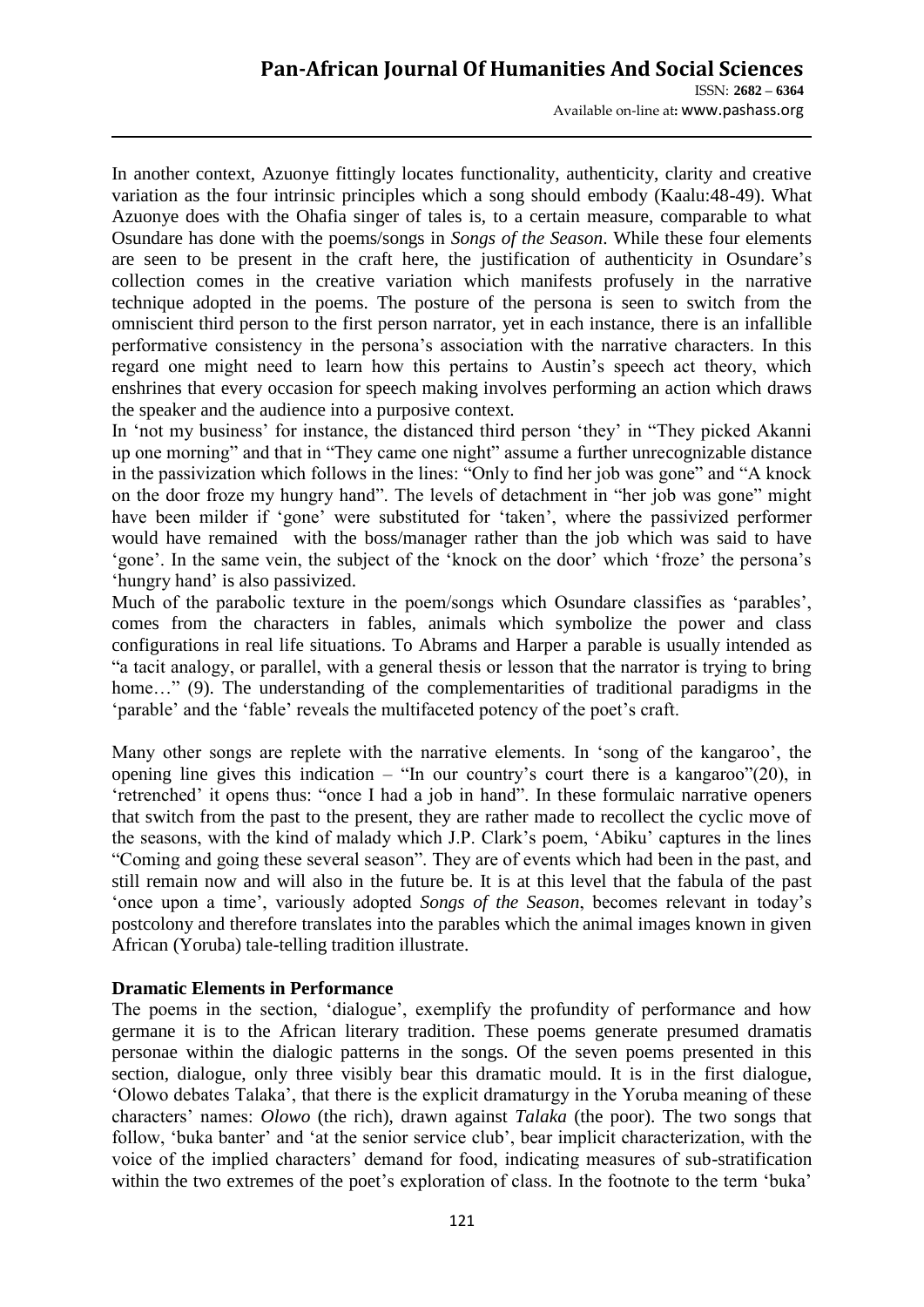ISSN: **2682 – 6364** Available on-line at**:** www.pashass.org

explained as 'a cheap eating place', the variant other is visibly drawn with the appendage of "senior" to the latter title. The irony in the characterization comes more provocatively in an earlier title 'song of the pandering don', in which the professor 'don' is made to express his bitterness against "all that shit about equal rights"(12). Much more is said in his hatred for his students who are the voices in 'buka banter'.

Ngumoha locates Osundare"s consciousness in recollecting the concentration of ritualistic images in the poem "rainsongs". According to Ngumoha, "If you view rainfall as a process of spiritual regeneration and intentionally ritualize the practice, the benefits will be greater than if you see rainfall merely as a phenomenon of weather…"(132). Regarding the poem "rainmaking", Ngumoha also observes how Osundare places his persona in the position where he is responsible for initiating the relationship between the heaven and the earth and also initiating the relationship between the priest and the people whose desire for the rain is met. It is in this priest-poet role that the dramatic density of the poem effuses. The persona demonstrates the power to observe seasons and indeed how to bring about mediation when the need arises. Supposedly, in Ngumoha"s estimation, it is in this capacity that the priestpoet is the "eye of the earth". Another fact which implicates the sarcastic posture of the poems in Songs of the Seasons, the ritual effect of the songs also justify the place of the poet as some kind of priest whose incantative-lines seek to bring about a cleansing of his society from all manners of atrocities, particularly by the ruling class. To the extent that the incantations are rhythmic, their song value become apparent and in so far as they bear ritualized traditional patterns for rainmaking, they draw on the people as chorus that give effect to their performance as song.

Osundare"s dramatic instinct assumes another dimension in the section on tributes. Here, the context in which the factual characters adopted are eulogized in a manner that brings them into a fellowship with the people"s plights. Often, intrinsic dramatic and narrative features particularly of the oral traditional texture are decipherable in the poems. This may have come to emphasize how much these songs could contribute in the performance of rituals (traditional drama) and tale-telling (traditional narratives). It is the poet"s craft in knitting the choice of words and their figurative value that generates the compactness of their symbolism.

At each level, the song is marked out as being distinct from the normal pattern in language use, particularly in the kind of transference of figures which is identifiable in Chukwuma"s regard for "secondary orality"() – the creative potency of adopting a given sub-genre in the performance of another sub-genre, one with related characters, figures or functionality. Chukwuma"s observation with the Igbo oral tradition is also true of Yoruba poetry, where hunting songs are also adopted in eulogizing an accomplished hunter, or ultimately, at such a character"s burial. Among the Igbo for instance, one must not have killed a leopard before taking the *Ogbuagu* (killer of leopard) title, but accomplishing other feats that parallel legendary estimation becomes a criterion for such honor. This gives warrant to the transference of figures in "secondary orality".

In spite of the poet's attempt to ensure that there are modern poetic patterns in this section on songs, there are still connectors of the Yoruba oral traditional poetry, especially what Abrams and Harper regard as 'performance poetry', which is said to result from the "...sustained revival of oral poetry since the beginning of the print culture"(271). Chinweizu, Jemie and Madubuike recognize how these oral forms, including the folktale – which possess dramatic quality, lose their theatrical potency to the writing tradition. They assert that, "much of the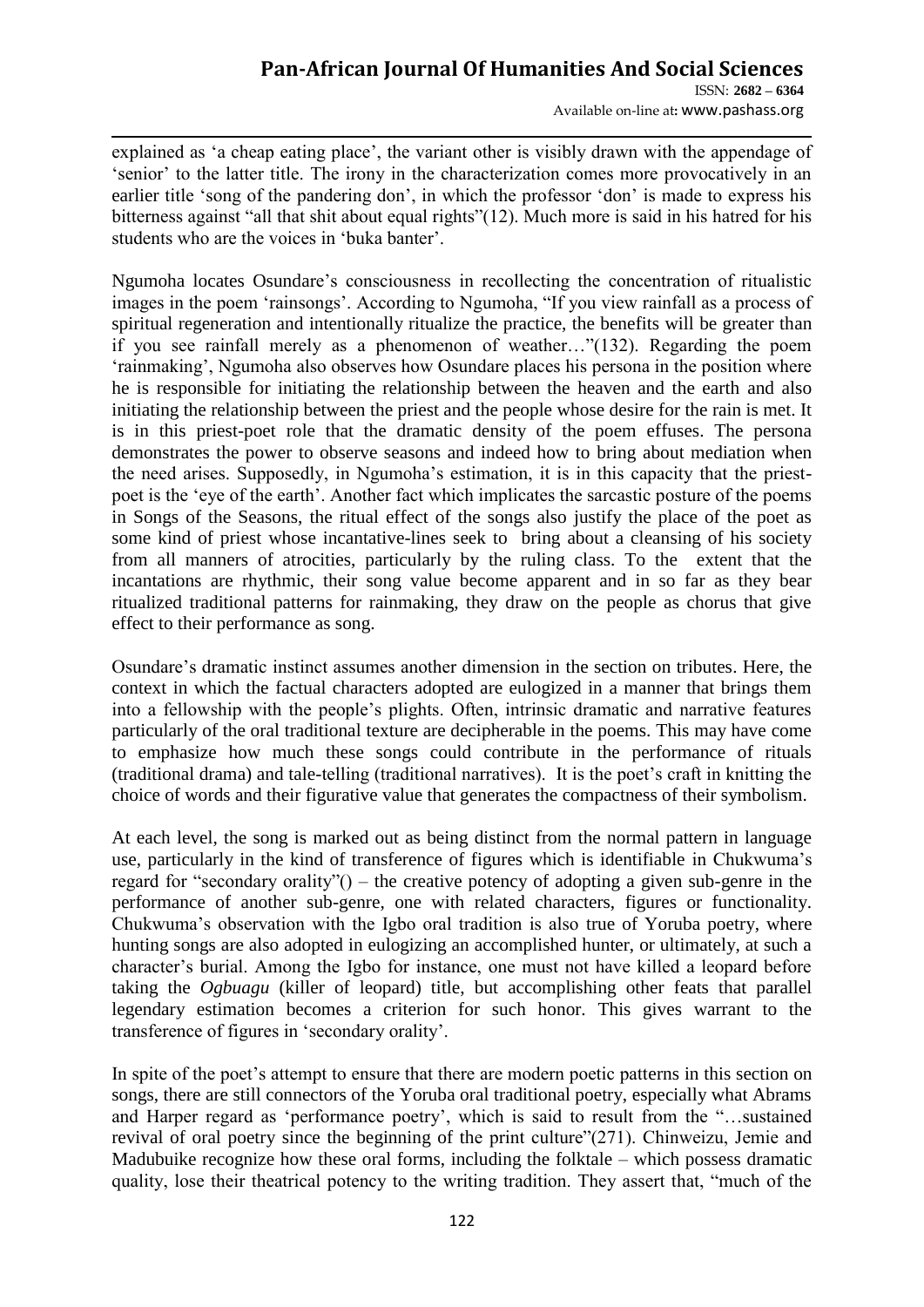ISSN: **2682 – 6364**

Available on-line at**:** www.pashass.org

theatrical dimension to the performance of an oral narrative cannot be captured in writing"(37). These give the justification for Osundare's recourse to songs, whose varied applications mediate in this existing gap.

One of the noblest of the *Ijalla*, the Yoruba traditional hunting poem, "A Salute to the Elephant' is captured in some of its lines here:

Elephant, praise-named Laaye, massive blackish-grey creature: Elephant, who single-handed makes the dense forest tremble: Elephant, who stands sturdy and upright, who strolls as if reluctantly: Elephant, whom one sees and points at with all one"s fingers. The hunter's boast at home is not repeated when he really meets the elephant, The hunter's boast at home is not repeated before the elephant: Ajanaku, who looks backwards with difficulty like a man with a stiff neck: Elephant, who has a head pad but carries no load, Elephant, whose burden is the huge head he balances:

The several patterns and figures which have often been transferred to other sub-genres of Yoruba traditional poetry, including the praise poems/songs which Osundare designates as tributes, owe part of their symbolism to the mould of this traditional poetry. The Elephant figure is adopted in the tribute, "for Olof Palme" where the one eulogized is said to be the, "Elephant that sought the peace/ Of the deer" (74). Also, in the tribute, "for Chief Obafemi Awolowo', a closer parallel is drawn with the the lines in 'A Salute to the Elephant'. These parallel extracts are presented here:

Elephant, who single-handed makes the dense forest tremble (A Salute…)

Ah! The elephant has fallen/ A gigantic emptiness has gripped/ The kernel of our striving forests (Songs: 82)

Another obvious parallel with this Yoruba traditional poem is in the manner in which the objects of the tribute are subjectified using varied forms of apostrophe. The mood of the characters" presence is contrived in the dramatic form which suggests a dialogue between them and Osundare's persona address thus:

Your night was a commonwealth of stars

Your sleep so quick with stubborn visions

In "for Chief Samuel Fal Adeniran" the apostrophe which comes as appellations, rather recollect verifiable the roles which the character had played in his life time.

Teacher, father, founder; pilgrim hand…

You moulded obelisks, you moulded mansions…(60)

Part of the force of figurines is the re-enforcement of the apostrophe with the metaphor in "pilgrim hand". Same effect is achieved in the adoption of "O! truth" in the poem, 'for Dele Giwa'(69) where the poet appears to place the persona with the eulogized personage in some kind of implicit dialogic context.

### **Varied Poeticized Elements**

Osundare patterning of the sections in give the hint of his intention of adopting varied poeticized elements. The first section, in spite of being captioned "songs" maintains prominent poetic devices. Yet, the inclination to the variants of poeticization appears glaring with the last of the last sections which the poet locates as, 'sundry strivings'.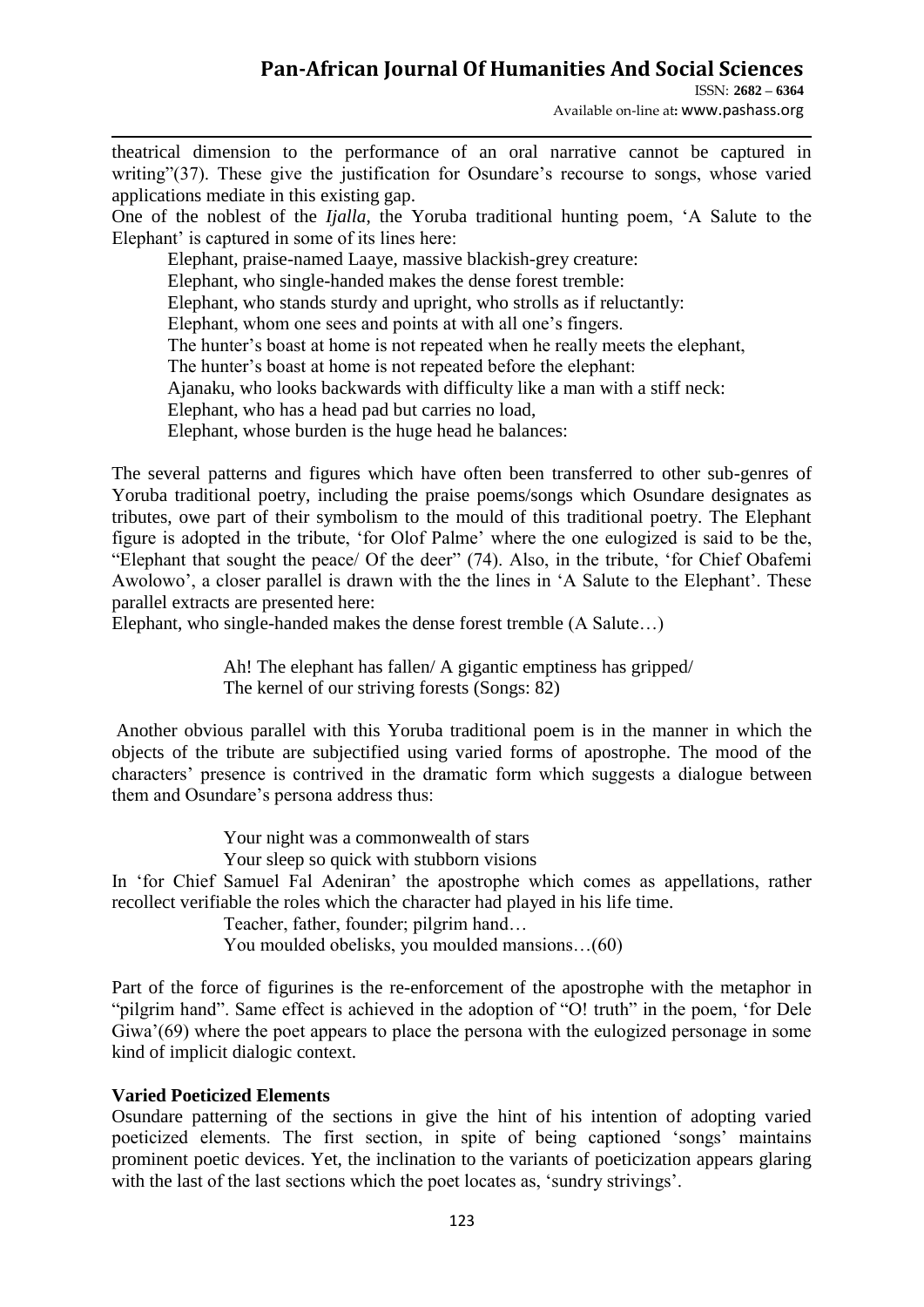In equating poetry with songs, Chukwuma draws its approximation to poetry in its structure and form. The distinctiveness in the language of poetry is observable at the lexical, semantic, syntactic, and indeed phonological levels. Osundare appears to have set out to draw a parallel between his identification with songs and their adaptability to modern literary expressions. It is in this regard that the titles which are made to fall under the songs bear the density of modern poetic elements, especially in their mood and forms.

Of the thirteen poems that are placed as songs, only the last two, "song of the tax-gatherer and shout of the people", are structured without the regular pattern of stanzas. In nine of the poems: 'song of the jobless graduate'; 'song of the pandering don'; 'song of the streetsweeper'; 'and cometh the bulldozer'; 'retrenched; song of the kangaroo'; 'the road to Abuja'; 'song of the tyrant' and 'song of the straying bullet', Osundare fittingly applies the quatrain while in "not for the poor" and "song of the Nigerian driver", they are structured in stanzas of eight lines. In "not for the poor", the poet in spite of beginning the first four lines in Yoruba language still makes them inclusive of the eight-line stanza. And as it is apparent, the translated meaning verifies that they are supportive of the poet"s intended meaning here:

| Bamubamu la yo                  | - We are absolutely contented                 |
|---------------------------------|-----------------------------------------------|
| Bamubamu la yo                  | - We are absolutely contented                 |
| Awa o mo p'ebi n pomo enikankan | - What business of ours if anyone is starving |
| Bamubamu la yo                  | - We are absolutely contented                 |

The poet also puts to use varied kinds of rhyme. In "song of the tyrant" and "song of the straying bullet", the rhyme scheme is regularly patterned. But most importantly, in the refrains and other forms of repetition the value of the songs are seen to lie in their performance.

Visibly again, the poet uses these lines in not only calling attention to the psychology of the rich but also the ostensible helplessness which comes up in one of the titles in the section on parable, "not my business". However, he explores the varied expressive modes he chooses, through the personas whose status fit into the two pervading class-rankings. Just as it is found in the poem, "not for the poor", the poet sets up the poor and the rich in varied styles as the encompassing subject matter in most of the poems/songs. In "retrenched", the burdensome labours of the persona are recollected in the repetition of the word 'work(ed)' which is made to occur in four lines and indeed twice in each of them. The first of this repetition goes thus: "I worked and worked as a factory hand"(line 5). In the next stanza, It comes with an ironical indictment on the same employer through whose machination the retrenchment came. It reads, "I worked and worked for a grateful boss"(line 9). And further this boss is profusely indicted in the entire sixth stanza:

> …who broke the country? Who looted the millions of the oily boom? Who stole the licence to import our needs To swell their fortunes and shrink our own?

The adoption of the first person, 'I', 'we' and 'our' against the third person plural pronouns, 'they' and 'their' point to the contrast painted here. As it is, 'our needs' continue to 'swell their fortunes". When the persona is employed in the third person stance, some of the predicaments of the poor are placed against their estimation within the society. In "song of the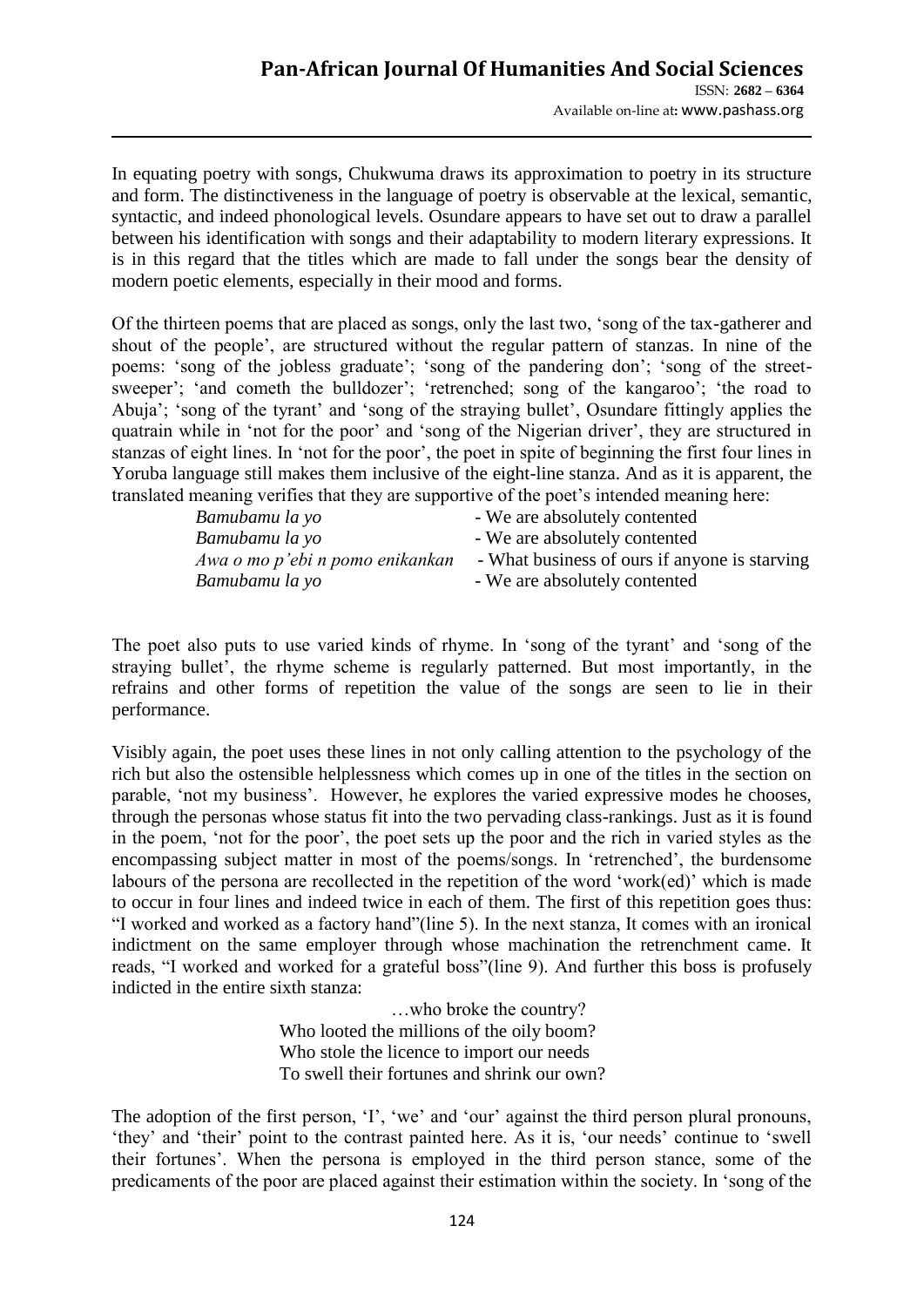ISSN: **2682 – 6364**

Available on-line at**:** www.pashass.org

street-sweeper", the street-sweeper is derided by both the oppressor and his own children in these lines:

His children say he's not a man

The powermen say he's just as poor

These varying moulds of contrasts are mostly visible with the repetitive patterns. While the repetition of lexical items implicates their derivation from a given stock, their semantic import recollects the poet's disposition to his thematic inclination.

In the poem/song, 'and cometh the bulldozer' the employment of antithesis is uniquely contrived in:

> The big bulldozer at war with peace… Armed with claws and iron laws Elephant legs on our huts and sheds Dead, dead deaf to wails and woes

Again, the multiple figurative patterns occur in the lines and stanzas which also heighten the employment of contrasts. In the lines captured here, there are alliterative as well as different rhyme patterns. These intensify the rhythmic effects and place them sufficiently as songs.

Apart from the contrasts which the poet places within each poem/song, in the arrangement of the titles, the poet also generates the force in the contrasts that he intends. The parallel placement of "song of the jobless graduate" and "song of the pandering don", appears to pit the student against his lecturer. More complex still, is the power-hungry lecturer"s attitude to his students who represent the other class. This is seen in the lines here:

> His hero is Darwin read upside down Hitler, Rhodes and Somoza too He loves Mr Reagan as a man of power And worships Mobutu as a constant king…. He hates the students – those eternal pests!... At the "Senior Staff Club" beer flows for free

The mention of the 'Senior Staff Club' in one of the lines points to the manner in which Osundare contrasts his subject matters. They are not only embedded within a given poem but they are also derived as titles preceding other titles, with emphatic contrasts in the subject matter. The poet places the poems, 'buka banter' and 'at the senior service club', as restaurants of divergent classes one after the other.

#### **Conclusion**

Osundare"s choice of the title *Songs of the Season* is not only homonymous and emblematic of the woes that indict the postcolony, but it is also emphatic about the recourse to traditional artistic patterns which enclose esteemed aesthetic taste. The predilection to "songs", in the project of dissecting the matters accompanying the given seasons which Osundare probes, is significant in the transcendence of the African poetic (alter)native to Western forms of versification. The collection of poems in *Songs of the Seasons* are not in any manner cloggy, but the symbols are clearly indicative of the poet"s acquaintance with his environment, and indeed how the change in seasons implicates the crossroads of culture. To this extent, the recognition of seasons' assumes a remarkable bearing.

African literature has kept the implications of colonialism, of the West, most memorable. And so, the departure from the Western poetic models is also particularly noteworthy in Osundare"s *Songs of the Seasons*. Indeed, this collection draws attention to the decolonization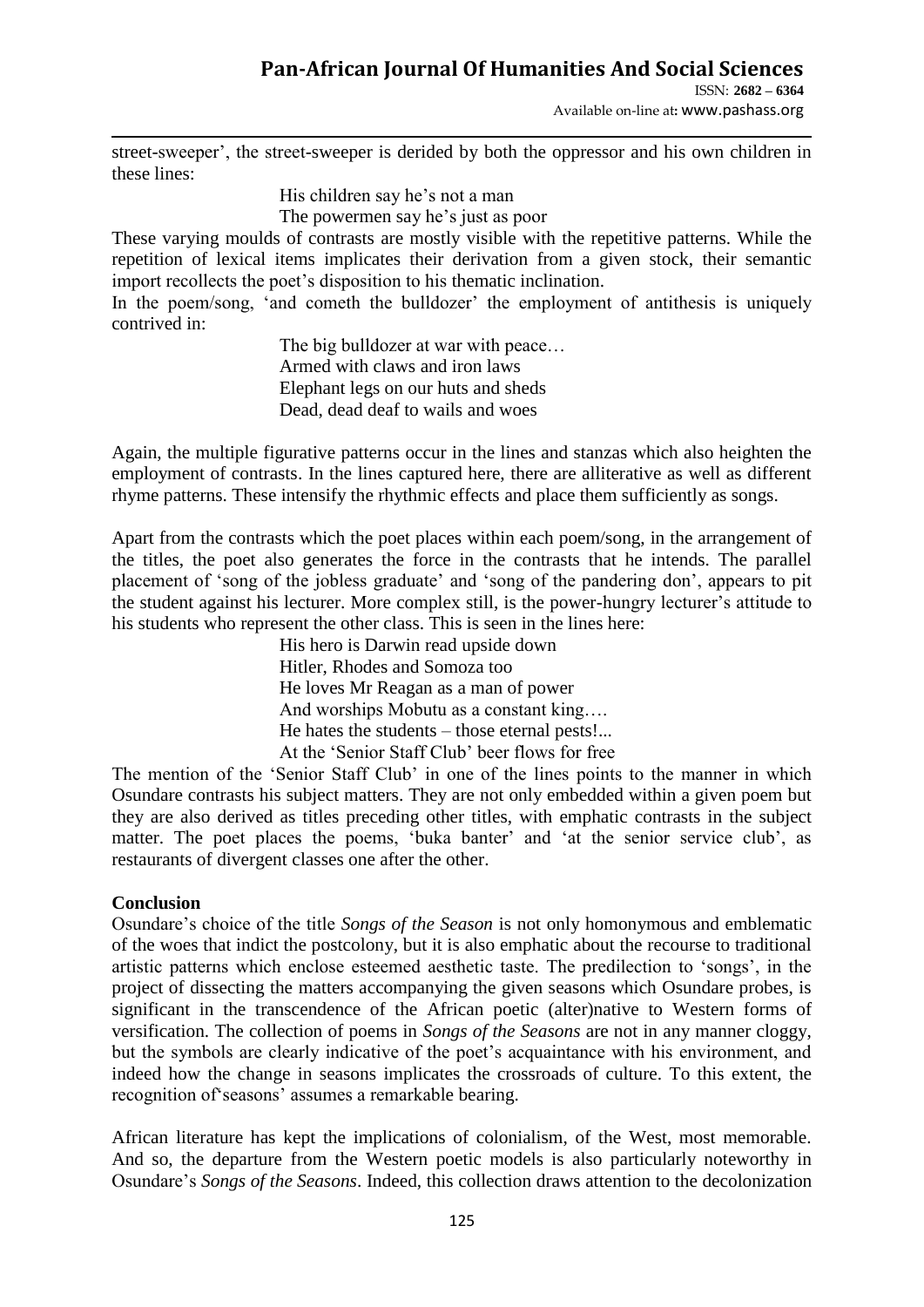ISSN: **2682 – 6364** Available on-line at**:** www.pashass.org

thrusts which Chinweizu, Jemie and Madubuike draw attention to. For Osundare, the African pristine culture in which songs were also adopted in presenting historical and intriguing narratives become effectual in recollecting other appurtenances of the tradition which the postcolonial season appears to have desecrated. Much of Osundare"s seasons come with the effects of the autumnal West wind whose havoc implicate the class struggles which result in poverty, and indeed death for those whose unyielding pursuit of human equality run against exploitative and dehumanizing machinations. Osundare"s songs also appear to exemplify patterns for decolonizing the cloggy style which Chinweizu, Jemie and Madubuike interrogate among some African poets here: "Why should the poet mangle the syntax and scramble the words in the first place? It is surely an excess of poetic license for the poet to mutilate the very medium of his communication only to force his reader to repair it in order to understand him" (214). As it usually is with these songs, the contexts of their performance are sufficient meaning-indicators for Osundare"s revolution in the present poetic dispensation, another season of songs.

#### **Works Cited**

- Alu, Nesther Nachafiya. "Style and the New Poetic Revolution in Niyi Osundare"s Poetry". *African Research Review* An International *Multidisciplinary Journal, Ethiopia Vol. 2 (3), August, 2008 (Pp. 62-84).* Print.
- Anyokwu, Christopher. 'The Essentials of Niyi Osundare's Poetry'. *Transnational Literature* Vol. 8 no. 1, November 2015. http://fhrc.flinders.edu.au/transnational/home.html Web.
- Azuonye, Chukwuma. "Kaalu Igirigiri, an Ohafia Igbo Singers of Tales" *The Oral Performance in Africa* Ed. Isidore Okpewho) Ibadan: Spectrum Books, 1990: 42-79. Print.
- ------------ "The Meaning of the Meaningless Refrain in Igbo Folksongs and Storytelling Events" *Traditional Storytelling Today*: An International Sourcebook. Margaret Read MacDonald. Chicago: Fitzroy [http://works.bepress.com/chukwuma\\_azuonye/72](http://works.bepress.com/chukwuma_azuonye/72) Web.
- Chinweizu, Onwuchekwa Jemie and Ihechukwu Madubuike. *Toward the Decolonization of African Literature.* Enugu: Fourth Dimension Publishers, 1980. Print.
- Chukwuma, Helen. *Igbo Oral Literature: Theory and Tradition*. Abak: Belpot, 1994. Print.
- Clark, J.P. "Abiku" *The West African Verse* (D.I Nwoga eds.) Michigan: Longmans, 1967. Print.
- Cuddon, J.A. *Dictionary of Literary Terms and Literary Theory*. London: Pengium Books, 2013. Print.
- Ezenwa- Ohaeto. *Contemporary Nigerian Poetry and the Poetics of Orality*. Bayreuth: Bayreuth University. 1998. Print.

Ngumoha, Emma. "The Poet as Rainmaker: Fertility and Pluvial Aesthetics